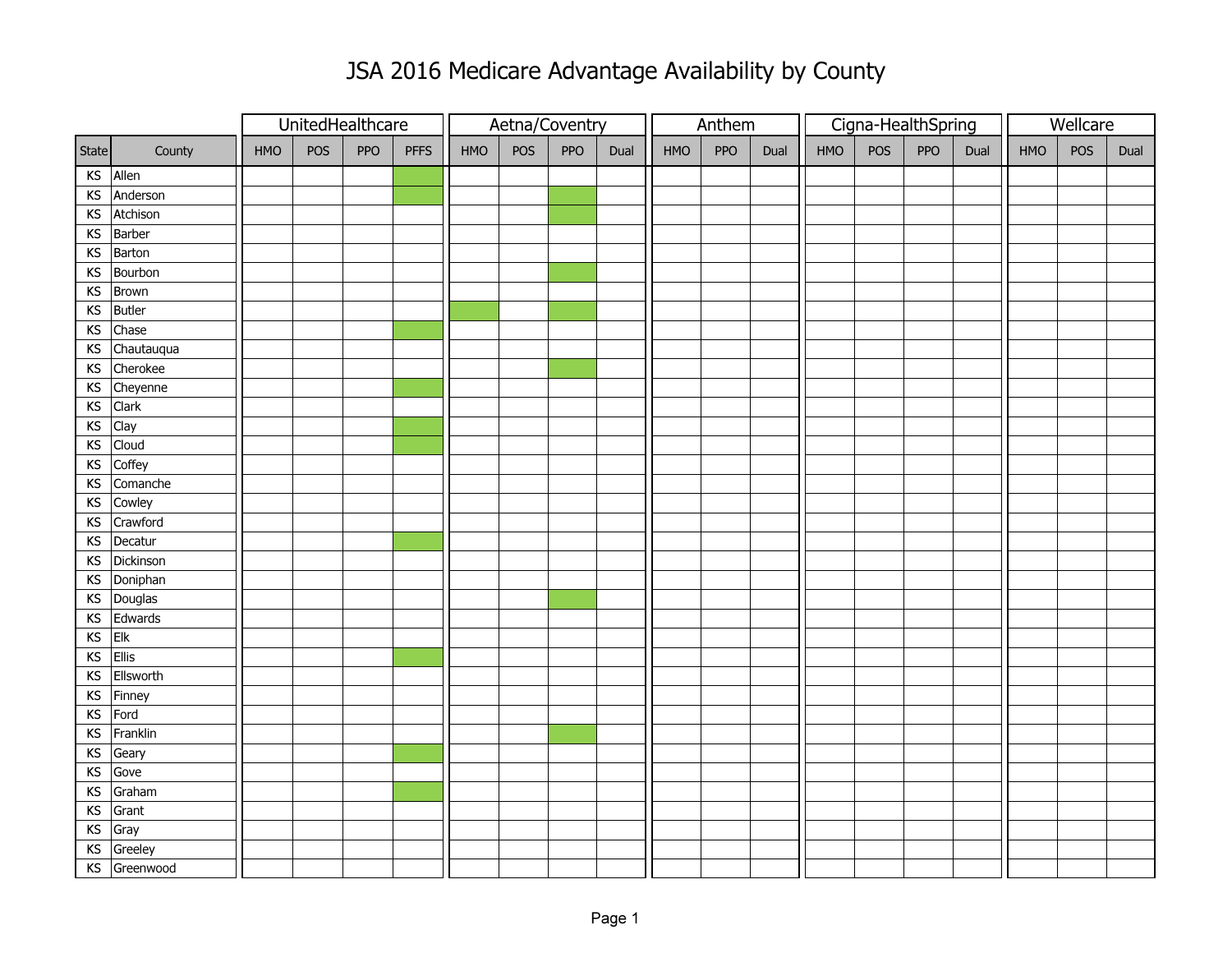## JSA 2016 Medicare Advantage Availability by County

|                                                                   |                 | UnitedHealthcare |     |     |             | Aetna/Coventry |     |     |      | Anthem |     |      |            | Cigna-HealthSpring |     | Wellcare |            |     |      |
|-------------------------------------------------------------------|-----------------|------------------|-----|-----|-------------|----------------|-----|-----|------|--------|-----|------|------------|--------------------|-----|----------|------------|-----|------|
| State                                                             | County          | <b>HMO</b>       | POS | PPO | <b>PFFS</b> | HMO            | POS | PPO | Dual | HMO    | PPO | Dual | <b>HMO</b> | POS                | PPO | Dual     | <b>HMO</b> | POS | Dual |
| $\mathsf{KS}% _{\mathsf{K}}^{\mathsf{K}}\left( \mathsf{K}\right)$ | Hamilton        |                  |     |     |             |                |     |     |      |        |     |      |            |                    |     |          |            |     |      |
| KS                                                                | Harper          |                  |     |     |             |                |     |     |      |        |     |      |            |                    |     |          |            |     |      |
| KS                                                                | Harvey          |                  |     |     |             |                |     |     |      |        |     |      |            |                    |     |          |            |     |      |
| KS                                                                | Haskell         |                  |     |     |             |                |     |     |      |        |     |      |            |                    |     |          |            |     |      |
| KS                                                                | Hodgeman        |                  |     |     |             |                |     |     |      |        |     |      |            |                    |     |          |            |     |      |
| KS                                                                | Jackson         |                  |     |     |             |                |     |     |      |        |     |      |            |                    |     |          |            |     |      |
| KS                                                                | Jefferson       |                  |     |     |             |                |     |     |      |        |     |      |            |                    |     |          |            |     |      |
| KS                                                                | Jewell          |                  |     |     |             |                |     |     |      |        |     |      |            |                    |     |          |            |     |      |
| KS                                                                | Johnson         |                  |     |     |             |                |     |     |      |        |     |      |            |                    |     |          |            |     |      |
| KS                                                                | Kearny          |                  |     |     |             |                |     |     |      |        |     |      |            |                    |     |          |            |     |      |
| $\mathsf{KS}% _{\mathsf{K}}\left( \mathsf{K}\right)$              | Kingman         |                  |     |     |             |                |     |     |      |        |     |      |            |                    |     |          |            |     |      |
| KS                                                                | Kiowa           |                  |     |     |             |                |     |     |      |        |     |      |            |                    |     |          |            |     |      |
| KS                                                                | Labette         |                  |     |     |             |                |     |     |      |        |     |      |            |                    |     |          |            |     |      |
| KS                                                                | Lane            |                  |     |     |             |                |     |     |      |        |     |      |            |                    |     |          |            |     |      |
| KS                                                                | Leavenworth     |                  |     |     |             |                |     |     |      |        |     |      |            |                    |     |          |            |     |      |
| KS                                                                | Lincoln         |                  |     |     |             |                |     |     |      |        |     |      |            |                    |     |          |            |     |      |
| KS                                                                | Linn            |                  |     |     |             |                |     |     |      |        |     |      |            |                    |     |          |            |     |      |
| KS                                                                | Logan           |                  |     |     |             |                |     |     |      |        |     |      |            |                    |     |          |            |     |      |
| KS                                                                | Lyon            |                  |     |     |             |                |     |     |      |        |     |      |            |                    |     |          |            |     |      |
| KS                                                                | Marion          |                  |     |     |             |                |     |     |      |        |     |      |            |                    |     |          |            |     |      |
| KS                                                                | Marshall        |                  |     |     |             |                |     |     |      |        |     |      |            |                    |     |          |            |     |      |
| KS                                                                | Mcpherson       |                  |     |     |             |                |     |     |      |        |     |      |            |                    |     |          |            |     |      |
| KS                                                                | Meade           |                  |     |     |             |                |     |     |      |        |     |      |            |                    |     |          |            |     |      |
| KS                                                                | Miami           |                  |     |     |             |                |     |     |      |        |     |      |            |                    |     |          |            |     |      |
| KS                                                                | Mitchell        |                  |     |     |             |                |     |     |      |        |     |      |            |                    |     |          |            |     |      |
| KS                                                                | Montgomery      |                  |     |     |             |                |     |     |      |        |     |      |            |                    |     |          |            |     |      |
| KS                                                                | Morris          |                  |     |     |             |                |     |     |      |        |     |      |            |                    |     |          |            |     |      |
| KS                                                                | Morton          |                  |     |     |             |                |     |     |      |        |     |      |            |                    |     |          |            |     |      |
| KS                                                                | Nemaha          |                  |     |     |             |                |     |     |      |        |     |      |            |                    |     |          |            |     |      |
| KS                                                                | Neosho          |                  |     |     |             |                |     |     |      |        |     |      |            |                    |     |          |            |     |      |
| KS                                                                | <b>Ness</b>     |                  |     |     |             |                |     |     |      |        |     |      |            |                    |     |          |            |     |      |
| KS                                                                | Norton          |                  |     |     |             |                |     |     |      |        |     |      |            |                    |     |          |            |     |      |
| KS                                                                | Osage           |                  |     |     |             |                |     |     |      |        |     |      |            |                    |     |          |            |     |      |
| KS                                                                | Osborne         |                  |     |     |             |                |     |     |      |        |     |      |            |                    |     |          |            |     |      |
| $\mathsf{KS}% _{\mathsf{K}}\left( \mathsf{K}\right)$              | Ottawa          |                  |     |     |             |                |     |     |      |        |     |      |            |                    |     |          |            |     |      |
| KS                                                                | Pawnee          |                  |     |     |             |                |     |     |      |        |     |      |            |                    |     |          |            |     |      |
| KS                                                                | <b>Phillips</b> |                  |     |     |             |                |     |     |      |        |     |      |            |                    |     |          |            |     |      |